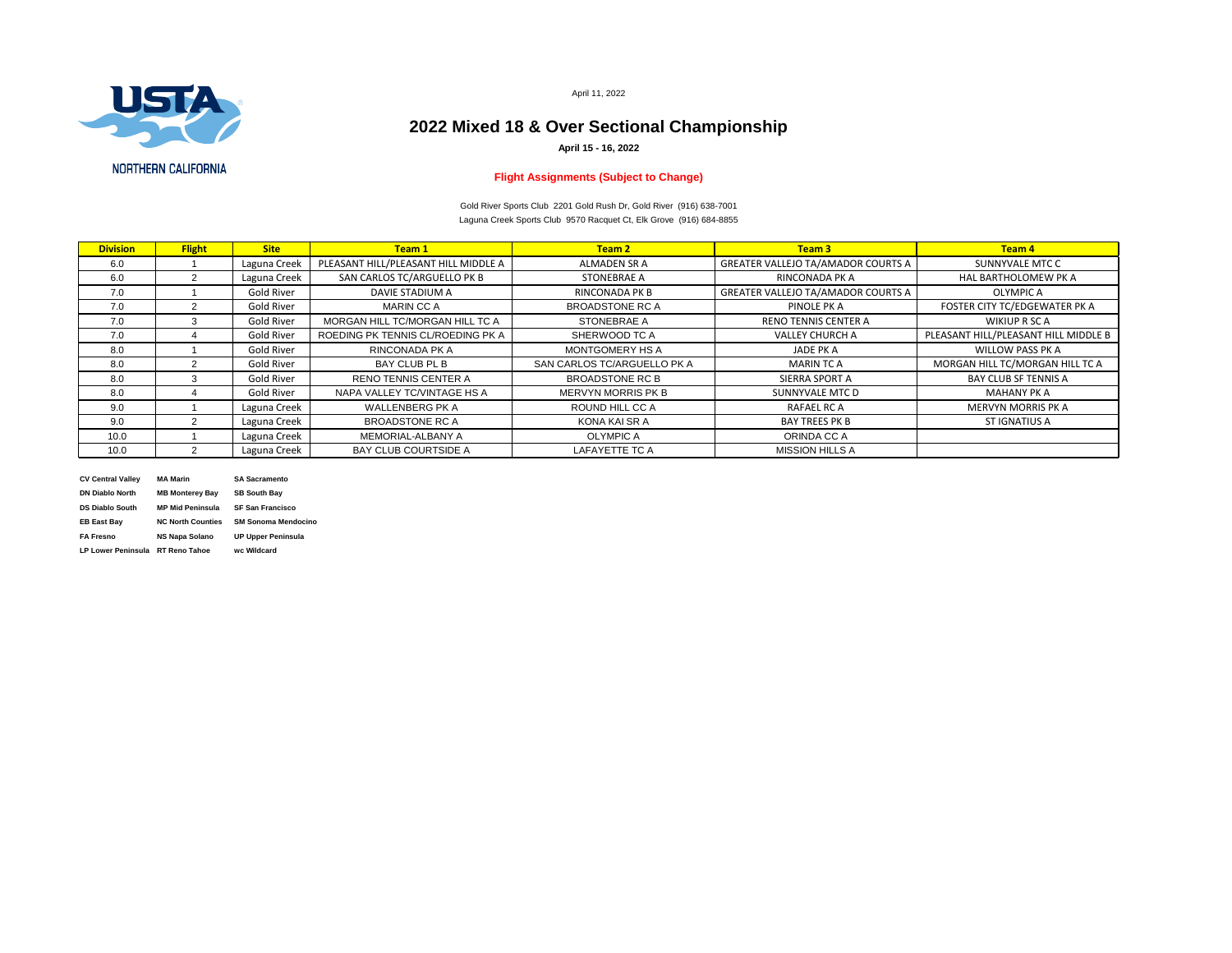## **Gold River Sports Club**

**2022 Mixed 18 & Over Sectional Championship**

#### **SCHEDULE IS TENTATIVE AND SUBJECT TO CHANGE. MATCHES ARE PLAYED ON A FOLLOWED-BY BASIS. TIME IS APPROXIMATE AFTER THE FIRST ROUND.**

|                                                                                                                                                                                                                                                                                                                                                                                                                                                                                                                                                                                                                                                                                                             |                                                                                                                                                                                                                                    | <b>Gold River</b>                                                                                                                                                                                                                                                                                                                                                                                                                                                             |                                                                                                                                                                                                                                                                                                                                                                                                                                                                                                                                                                                                                                                                                                                                                                                                                                                                                                                   |                                                                                                                                                                                                                                                                                                                                   |
|-------------------------------------------------------------------------------------------------------------------------------------------------------------------------------------------------------------------------------------------------------------------------------------------------------------------------------------------------------------------------------------------------------------------------------------------------------------------------------------------------------------------------------------------------------------------------------------------------------------------------------------------------------------------------------------------------------------|------------------------------------------------------------------------------------------------------------------------------------------------------------------------------------------------------------------------------------|-------------------------------------------------------------------------------------------------------------------------------------------------------------------------------------------------------------------------------------------------------------------------------------------------------------------------------------------------------------------------------------------------------------------------------------------------------------------------------|-------------------------------------------------------------------------------------------------------------------------------------------------------------------------------------------------------------------------------------------------------------------------------------------------------------------------------------------------------------------------------------------------------------------------------------------------------------------------------------------------------------------------------------------------------------------------------------------------------------------------------------------------------------------------------------------------------------------------------------------------------------------------------------------------------------------------------------------------------------------------------------------------------------------|-----------------------------------------------------------------------------------------------------------------------------------------------------------------------------------------------------------------------------------------------------------------------------------------------------------------------------------|
|                                                                                                                                                                                                                                                                                                                                                                                                                                                                                                                                                                                                                                                                                                             |                                                                                                                                                                                                                                    |                                                                                                                                                                                                                                                                                                                                                                                                                                                                               |                                                                                                                                                                                                                                                                                                                                                                                                                                                                                                                                                                                                                                                                                                                                                                                                                                                                                                                   | <b>Away</b>                                                                                                                                                                                                                                                                                                                       |
|                                                                                                                                                                                                                                                                                                                                                                                                                                                                                                                                                                                                                                                                                                             |                                                                                                                                                                                                                                    |                                                                                                                                                                                                                                                                                                                                                                                                                                                                               |                                                                                                                                                                                                                                                                                                                                                                                                                                                                                                                                                                                                                                                                                                                                                                                                                                                                                                                   | <b>RINCONADA PK B</b>                                                                                                                                                                                                                                                                                                             |
|                                                                                                                                                                                                                                                                                                                                                                                                                                                                                                                                                                                                                                                                                                             |                                                                                                                                                                                                                                    |                                                                                                                                                                                                                                                                                                                                                                                                                                                                               |                                                                                                                                                                                                                                                                                                                                                                                                                                                                                                                                                                                                                                                                                                                                                                                                                                                                                                                   | <b>OLYMPIC A</b>                                                                                                                                                                                                                                                                                                                  |
|                                                                                                                                                                                                                                                                                                                                                                                                                                                                                                                                                                                                                                                                                                             |                                                                                                                                                                                                                                    |                                                                                                                                                                                                                                                                                                                                                                                                                                                                               |                                                                                                                                                                                                                                                                                                                                                                                                                                                                                                                                                                                                                                                                                                                                                                                                                                                                                                                   | <b>STONEBRAE A</b>                                                                                                                                                                                                                                                                                                                |
|                                                                                                                                                                                                                                                                                                                                                                                                                                                                                                                                                                                                                                                                                                             |                                                                                                                                                                                                                                    |                                                                                                                                                                                                                                                                                                                                                                                                                                                                               |                                                                                                                                                                                                                                                                                                                                                                                                                                                                                                                                                                                                                                                                                                                                                                                                                                                                                                                   | SHERWOOD TC A                                                                                                                                                                                                                                                                                                                     |
|                                                                                                                                                                                                                                                                                                                                                                                                                                                                                                                                                                                                                                                                                                             |                                                                                                                                                                                                                                    |                                                                                                                                                                                                                                                                                                                                                                                                                                                                               |                                                                                                                                                                                                                                                                                                                                                                                                                                                                                                                                                                                                                                                                                                                                                                                                                                                                                                                   | PLEASANT HILL/PLEASANT HILL MIDDLE B                                                                                                                                                                                                                                                                                              |
|                                                                                                                                                                                                                                                                                                                                                                                                                                                                                                                                                                                                                                                                                                             |                                                                                                                                                                                                                                    |                                                                                                                                                                                                                                                                                                                                                                                                                                                                               |                                                                                                                                                                                                                                                                                                                                                                                                                                                                                                                                                                                                                                                                                                                                                                                                                                                                                                                   | <b>MONTGOMERY HS A</b>                                                                                                                                                                                                                                                                                                            |
|                                                                                                                                                                                                                                                                                                                                                                                                                                                                                                                                                                                                                                                                                                             |                                                                                                                                                                                                                                    |                                                                                                                                                                                                                                                                                                                                                                                                                                                                               |                                                                                                                                                                                                                                                                                                                                                                                                                                                                                                                                                                                                                                                                                                                                                                                                                                                                                                                   | <b>WILLOW PASS PK A</b>                                                                                                                                                                                                                                                                                                           |
|                                                                                                                                                                                                                                                                                                                                                                                                                                                                                                                                                                                                                                                                                                             |                                                                                                                                                                                                                                    |                                                                                                                                                                                                                                                                                                                                                                                                                                                                               |                                                                                                                                                                                                                                                                                                                                                                                                                                                                                                                                                                                                                                                                                                                                                                                                                                                                                                                   | <b>BROADSTONE RC B</b>                                                                                                                                                                                                                                                                                                            |
|                                                                                                                                                                                                                                                                                                                                                                                                                                                                                                                                                                                                                                                                                                             |                                                                                                                                                                                                                                    |                                                                                                                                                                                                                                                                                                                                                                                                                                                                               |                                                                                                                                                                                                                                                                                                                                                                                                                                                                                                                                                                                                                                                                                                                                                                                                                                                                                                                   | <b>MERVYN MORRIS PK B</b>                                                                                                                                                                                                                                                                                                         |
|                                                                                                                                                                                                                                                                                                                                                                                                                                                                                                                                                                                                                                                                                                             |                                                                                                                                                                                                                                    |                                                                                                                                                                                                                                                                                                                                                                                                                                                                               |                                                                                                                                                                                                                                                                                                                                                                                                                                                                                                                                                                                                                                                                                                                                                                                                                                                                                                                   | <b>MAHANY PK A</b>                                                                                                                                                                                                                                                                                                                |
|                                                                                                                                                                                                                                                                                                                                                                                                                                                                                                                                                                                                                                                                                                             |                                                                                                                                                                                                                                    |                                                                                                                                                                                                                                                                                                                                                                                                                                                                               |                                                                                                                                                                                                                                                                                                                                                                                                                                                                                                                                                                                                                                                                                                                                                                                                                                                                                                                   | <b>BROADSTONE RC A</b>                                                                                                                                                                                                                                                                                                            |
|                                                                                                                                                                                                                                                                                                                                                                                                                                                                                                                                                                                                                                                                                                             |                                                                                                                                                                                                                                    |                                                                                                                                                                                                                                                                                                                                                                                                                                                                               |                                                                                                                                                                                                                                                                                                                                                                                                                                                                                                                                                                                                                                                                                                                                                                                                                                                                                                                   | FOSTER CITY TC/EDGEWATER PK A                                                                                                                                                                                                                                                                                                     |
|                                                                                                                                                                                                                                                                                                                                                                                                                                                                                                                                                                                                                                                                                                             |                                                                                                                                                                                                                                    |                                                                                                                                                                                                                                                                                                                                                                                                                                                                               |                                                                                                                                                                                                                                                                                                                                                                                                                                                                                                                                                                                                                                                                                                                                                                                                                                                                                                                   | <b>WIKIUP R SC A</b>                                                                                                                                                                                                                                                                                                              |
|                                                                                                                                                                                                                                                                                                                                                                                                                                                                                                                                                                                                                                                                                                             |                                                                                                                                                                                                                                    |                                                                                                                                                                                                                                                                                                                                                                                                                                                                               |                                                                                                                                                                                                                                                                                                                                                                                                                                                                                                                                                                                                                                                                                                                                                                                                                                                                                                                   | SAN CARLOS TC/ARGUELLO PK A                                                                                                                                                                                                                                                                                                       |
|                                                                                                                                                                                                                                                                                                                                                                                                                                                                                                                                                                                                                                                                                                             |                                                                                                                                                                                                                                    |                                                                                                                                                                                                                                                                                                                                                                                                                                                                               |                                                                                                                                                                                                                                                                                                                                                                                                                                                                                                                                                                                                                                                                                                                                                                                                                                                                                                                   | MORGAN HILL TC/MORGAN HILL TC A                                                                                                                                                                                                                                                                                                   |
|                                                                                                                                                                                                                                                                                                                                                                                                                                                                                                                                                                                                                                                                                                             |                                                                                                                                                                                                                                    |                                                                                                                                                                                                                                                                                                                                                                                                                                                                               |                                                                                                                                                                                                                                                                                                                                                                                                                                                                                                                                                                                                                                                                                                                                                                                                                                                                                                                   | GREATER VALLEJO TA/AMADOR COURTS A                                                                                                                                                                                                                                                                                                |
|                                                                                                                                                                                                                                                                                                                                                                                                                                                                                                                                                                                                                                                                                                             |                                                                                                                                                                                                                                    |                                                                                                                                                                                                                                                                                                                                                                                                                                                                               |                                                                                                                                                                                                                                                                                                                                                                                                                                                                                                                                                                                                                                                                                                                                                                                                                                                                                                                   | <b>DAVIE STADIUM A</b>                                                                                                                                                                                                                                                                                                            |
|                                                                                                                                                                                                                                                                                                                                                                                                                                                                                                                                                                                                                                                                                                             |                                                                                                                                                                                                                                    |                                                                                                                                                                                                                                                                                                                                                                                                                                                                               |                                                                                                                                                                                                                                                                                                                                                                                                                                                                                                                                                                                                                                                                                                                                                                                                                                                                                                                   | <b>VALLEY CHURCH A</b>                                                                                                                                                                                                                                                                                                            |
|                                                                                                                                                                                                                                                                                                                                                                                                                                                                                                                                                                                                                                                                                                             |                                                                                                                                                                                                                                    |                                                                                                                                                                                                                                                                                                                                                                                                                                                                               |                                                                                                                                                                                                                                                                                                                                                                                                                                                                                                                                                                                                                                                                                                                                                                                                                                                                                                                   | ROEDING PK TENNIS CL/ROEDING PK A                                                                                                                                                                                                                                                                                                 |
|                                                                                                                                                                                                                                                                                                                                                                                                                                                                                                                                                                                                                                                                                                             |                                                                                                                                                                                                                                    |                                                                                                                                                                                                                                                                                                                                                                                                                                                                               |                                                                                                                                                                                                                                                                                                                                                                                                                                                                                                                                                                                                                                                                                                                                                                                                                                                                                                                   | <b>BAY CLUB SF TENNIS A</b>                                                                                                                                                                                                                                                                                                       |
|                                                                                                                                                                                                                                                                                                                                                                                                                                                                                                                                                                                                                                                                                                             |                                                                                                                                                                                                                                    |                                                                                                                                                                                                                                                                                                                                                                                                                                                                               |                                                                                                                                                                                                                                                                                                                                                                                                                                                                                                                                                                                                                                                                                                                                                                                                                                                                                                                   | PINOLE PK A                                                                                                                                                                                                                                                                                                                       |
|                                                                                                                                                                                                                                                                                                                                                                                                                                                                                                                                                                                                                                                                                                             |                                                                                                                                                                                                                                    |                                                                                                                                                                                                                                                                                                                                                                                                                                                                               |                                                                                                                                                                                                                                                                                                                                                                                                                                                                                                                                                                                                                                                                                                                                                                                                                                                                                                                   | <b>MARIN CCA</b>                                                                                                                                                                                                                                                                                                                  |
|                                                                                                                                                                                                                                                                                                                                                                                                                                                                                                                                                                                                                                                                                                             |                                                                                                                                                                                                                                    |                                                                                                                                                                                                                                                                                                                                                                                                                                                                               |                                                                                                                                                                                                                                                                                                                                                                                                                                                                                                                                                                                                                                                                                                                                                                                                                                                                                                                   | <b>JADE PK A</b>                                                                                                                                                                                                                                                                                                                  |
|                                                                                                                                                                                                                                                                                                                                                                                                                                                                                                                                                                                                                                                                                                             |                                                                                                                                                                                                                                    |                                                                                                                                                                                                                                                                                                                                                                                                                                                                               |                                                                                                                                                                                                                                                                                                                                                                                                                                                                                                                                                                                                                                                                                                                                                                                                                                                                                                                   | RINCONADA PK A                                                                                                                                                                                                                                                                                                                    |
|                                                                                                                                                                                                                                                                                                                                                                                                                                                                                                                                                                                                                                                                                                             |                                                                                                                                                                                                                                    |                                                                                                                                                                                                                                                                                                                                                                                                                                                                               |                                                                                                                                                                                                                                                                                                                                                                                                                                                                                                                                                                                                                                                                                                                                                                                                                                                                                                                   | SUNNYVALE MTC D                                                                                                                                                                                                                                                                                                                   |
|                                                                                                                                                                                                                                                                                                                                                                                                                                                                                                                                                                                                                                                                                                             |                                                                                                                                                                                                                                    |                                                                                                                                                                                                                                                                                                                                                                                                                                                                               |                                                                                                                                                                                                                                                                                                                                                                                                                                                                                                                                                                                                                                                                                                                                                                                                                                                                                                                   | NAPA VALLEY TC/VINTAGE HS A                                                                                                                                                                                                                                                                                                       |
|                                                                                                                                                                                                                                                                                                                                                                                                                                                                                                                                                                                                                                                                                                             |                                                                                                                                                                                                                                    |                                                                                                                                                                                                                                                                                                                                                                                                                                                                               |                                                                                                                                                                                                                                                                                                                                                                                                                                                                                                                                                                                                                                                                                                                                                                                                                                                                                                                   | <b>RENO TENNIS CENTER A</b>                                                                                                                                                                                                                                                                                                       |
|                                                                                                                                                                                                                                                                                                                                                                                                                                                                                                                                                                                                                                                                                                             |                                                                                                                                                                                                                                    |                                                                                                                                                                                                                                                                                                                                                                                                                                                                               |                                                                                                                                                                                                                                                                                                                                                                                                                                                                                                                                                                                                                                                                                                                                                                                                                                                                                                                   | MORGAN HILL TC/MORGAN HILL TC A                                                                                                                                                                                                                                                                                                   |
|                                                                                                                                                                                                                                                                                                                                                                                                                                                                                                                                                                                                                                                                                                             |                                                                                                                                                                                                                                    |                                                                                                                                                                                                                                                                                                                                                                                                                                                                               |                                                                                                                                                                                                                                                                                                                                                                                                                                                                                                                                                                                                                                                                                                                                                                                                                                                                                                                   | <b>MARIN TCA</b>                                                                                                                                                                                                                                                                                                                  |
|                                                                                                                                                                                                                                                                                                                                                                                                                                                                                                                                                                                                                                                                                                             |                                                                                                                                                                                                                                    |                                                                                                                                                                                                                                                                                                                                                                                                                                                                               |                                                                                                                                                                                                                                                                                                                                                                                                                                                                                                                                                                                                                                                                                                                                                                                                                                                                                                                   |                                                                                                                                                                                                                                                                                                                                   |
|                                                                                                                                                                                                                                                                                                                                                                                                                                                                                                                                                                                                                                                                                                             |                                                                                                                                                                                                                                    |                                                                                                                                                                                                                                                                                                                                                                                                                                                                               |                                                                                                                                                                                                                                                                                                                                                                                                                                                                                                                                                                                                                                                                                                                                                                                                                                                                                                                   | <b>BAY CLUB PL B</b><br>SIERRA SPORT A                                                                                                                                                                                                                                                                                            |
|                                                                                                                                                                                                                                                                                                                                                                                                                                                                                                                                                                                                                                                                                                             |                                                                                                                                                                                                                                    |                                                                                                                                                                                                                                                                                                                                                                                                                                                                               |                                                                                                                                                                                                                                                                                                                                                                                                                                                                                                                                                                                                                                                                                                                                                                                                                                                                                                                   | <b>RENO TENNIS CENTER A</b>                                                                                                                                                                                                                                                                                                       |
| <b>Site</b><br><b>Gold River</b><br><b>Gold River</b><br><b>Gold River</b><br><b>Gold River</b><br><b>Gold River</b><br><b>Gold River</b><br><b>Gold River</b><br><b>Gold River</b><br><b>Gold River</b><br><b>Gold River</b><br><b>Gold River</b><br><b>Gold River</b><br><b>Gold River</b><br><b>Gold River</b><br><b>Gold River</b><br><b>Gold River</b><br><b>Gold River</b><br><b>Gold River</b><br><b>Gold River</b><br><b>Gold River</b><br><b>Gold River</b><br><b>Gold River</b><br><b>Gold River</b><br><b>Gold River</b><br><b>Gold River</b><br><b>Gold River</b><br><b>Gold River</b><br><b>Gold River</b><br><b>Gold River</b><br><b>Gold River</b><br><b>Gold River</b><br><b>Gold River</b> | 7.0<br>7.0<br>7.0<br>7.0<br>7.0<br>8.0<br>8.0<br>8.0<br>8.0<br>8.0<br>7.0<br>7.0<br>7.0<br>8.0<br>8.0<br>7.0<br>$7.0\,$<br>7.0<br>7.0<br>8.0<br>7.0<br>7.0<br>8.0<br>8.0<br>8.0<br>8.0<br>$7.0$<br>7.0<br>8.0<br>8.0<br>8.0<br>8.0 | <b>Division Flight</b><br>$\mathbf{1}$<br>$\mathbf{1}$<br>3<br>4<br>4<br>$\mathbf{1}$<br>$\mathbf{1}$<br>3<br>$\overline{4}$<br>$\overline{4}$<br>$\overline{2}$<br>$\overline{2}$<br>3<br>$\overline{2}$<br>$\overline{2}$<br>$\mathbf{1}$<br>$\mathbf{1}$<br>$\sqrt{4}$<br>$\overline{4}$<br>$\overline{3}$<br>$\overline{2}$<br>$\overline{2}$<br>$\mathbf{1}$<br>$\mathbf{1}$<br>4<br>4<br>$\overline{3}$<br>3<br>$\overline{2}$<br>$\overline{2}$<br>$\overline{3}$<br>3 | <b>Friday 4/15/2022</b><br>Home<br><b>DAVIE STADIUM A</b><br><b>GREATER VALLEJO TA/AMADOR COURTS A</b><br>MORGAN HILL TC/MORGAN HILL TC A<br>ROEDING PK TENNIS CL/ROEDING PK A<br><b>VALLEY CHURCH A</b><br>RINCONADA PK A<br><b>JADE PKA</b><br><b>RENO TENNIS CENTER A</b><br>NAPA VALLEY TC/VINTAGE HS A<br>SUNNYVALE MTC D<br><b>MARIN CCA</b><br>PINOLE PK A<br><b>RENO TENNIS CENTER A</b><br><b>BAY CLUB PL B</b><br><b>MARIN TC A</b><br><b>RINCONADA PK B</b><br><b>OLYMPIC A</b><br>SHERWOOD TC A<br>PLEASANT HILL/PLEASANT HILL MIDDLE B<br>SIERRA SPORT A<br><b>BROADSTONE RC A</b><br>FOSTER CITY TC/EDGEWATER PK A<br><b>MONTGOMERY HS A</b><br><b>WILLOW PASS PK A</b><br><b>MERVYN MORRIS PK B</b><br><b>MAHANY PK A</b><br><b>STONEBRAE A</b><br><b>WIKIUP R SC A</b><br>SAN CARLOS TC/ARGUELLO PK A<br>MORGAN HILL TC/MORGAN HILL TC A<br><b>BROADSTONE RC B</b><br><b>BAY CLUB SF TENNIS A</b> | <b>VS</b><br>VS<br>VS<br><b>VS</b><br><b>VS</b><br>VS<br><b>VS</b><br><b>VS</b><br><b>VS</b><br><b>VS</b><br><b>VS</b><br>VS<br>VS<br>VS<br><b>VS</b><br><b>VS</b><br><b>VS</b><br><b>VS</b><br><b>VS</b><br><b>VS</b><br>VS<br>VS<br>VS<br><b>VS</b><br>VS<br>VS<br>VS<br><b>VS</b><br>VS<br><b>VS</b><br><b>VS</b><br><b>VS</b> |

| <b>Gold River</b> |                   |                        |                |                                           |                |                                      |
|-------------------|-------------------|------------------------|----------------|-------------------------------------------|----------------|--------------------------------------|
|                   |                   |                        |                | <b>Saturday 4/16/2022</b>                 |                |                                      |
| <b>Time</b>       | <b>Site</b>       | <b>Division Flight</b> |                | <b>Home</b>                               |                | <b>Away</b>                          |
| 8:00 AM           | <b>Gold River</b> | 7.0                    | $\mathbf{1}$   | <b>RINCONADA PK B</b>                     | <b>VS</b>      | <b>OLYMPIC A</b>                     |
| 8:00 AM           | <b>Gold River</b> | 7.0                    | $\mathbf{1}$   | <b>GREATER VALLEJO TA/AMADOR COURTS A</b> | VS             | DAVIE STADIUM A                      |
| 8:00 AM           | <b>Gold River</b> | 7.0                    | 4              | SHERWOOD TC A                             | VS             | PLEASANT HILL/PLEASANT HILL MIDDLE B |
| 8:00 AM           | <b>Gold River</b> | 7.0                    | 4              | <b>VALLEY CHURCH A</b>                    | VS             | ROEDING PK TENNIS CL/ROEDING PK A    |
| 9:30 AM           | <b>Gold River</b> | 7.0                    | $\overline{2}$ | <b>BROADSTONE RC A</b>                    | <b>VS</b>      | FOSTER CITY TC/EDGEWATER PK A        |
| 9:30 AM           | <b>Gold River</b> | 7.0                    | $\overline{2}$ | PINOLE PK A                               | <b>VS</b>      | <b>MARIN CCA</b>                     |
| 9:30 AM           | <b>Gold River</b> | 7.0                    | $\mathbf{3}$   | <b>STONEBRAE A</b>                        | <b>VS</b>      | <b>WIKIUP R SC A</b>                 |
| 9:30 AM           | <b>Gold River</b> | 7.0                    | $\mathbf{3}$   | <b>RENO TENNIS CENTER A</b>               | <b>VS</b>      | MORGAN HILL TC/MORGAN HILL TC A      |
| 11:00 AM          | <b>Gold River</b> | 8.0                    | $\mathbf{1}$   | <b>MONTGOMERY HS A</b>                    | VS             | <b>WILLOW PASS PK A</b>              |
| 11:00 AM          | <b>Gold River</b> | 8.0                    | $\mathbf{1}$   | <b>JADE PK A</b>                          | <b>VS</b>      | RINCONADA PK A                       |
| 11:00 AM          | <b>Gold River</b> | 8.0                    | 4              | <b>MERVYN MORRIS PK B</b>                 | <b>VS</b>      | <b>MAHANY PK A</b>                   |
| 11:00 AM          | <b>Gold River</b> | 8.0                    | 4              | <b>SUNNYVALE MTC D</b>                    | <b>VS</b>      | NAPA VALLEY TC/VINTAGE HS A          |
| 12:30 PM          | <b>Gold River</b> | 8.0                    | $\overline{2}$ | SAN CARLOS TC/ARGUELLO PK A               | <b>VS</b>      | MORGAN HILL TC/MORGAN HILL TC A      |
| 12:30 PM          | <b>Gold River</b> | 8.0                    | $\overline{2}$ | <b>MARIN TC A</b>                         | <b>VS</b>      | <b>BAY CLUB PL B</b>                 |
| 12:30 PM          | <b>Gold River</b> | 8.0                    | $\overline{3}$ | <b>BROADSTONE RC B</b>                    | <b>VS</b>      | <b>BAY CLUB SF TENNIS A</b>          |
| 12:30 PM          | <b>Gold River</b> | 8.0                    | 3              | <b>SIERRA SPORT A</b>                     | <b>VS</b>      | <b>RENO TENNIS CENTER A</b>          |
| 2:00 PM           | <b>Gold River</b> | 7.0                    |                |                                           | 7.0 Semi-Final |                                      |
| 2:00 PM           | <b>Gold River</b> | 7.0                    |                |                                           | 7.0 Semi-Final |                                      |
| 3:30 PM           | <b>Gold River</b> | 8.0                    |                |                                           | 8.0 Semi-Final |                                      |
| 3:30 PM           | <b>Gold River</b> | 8.0                    |                |                                           | 8.0 Semi-Final |                                      |
| To follow         | Gold River        | 7.0                    |                |                                           | 7.0 Final      |                                      |
| To Follow         | <b>Gold River</b> | 8.0                    |                |                                           | 8.0 Final      |                                      |